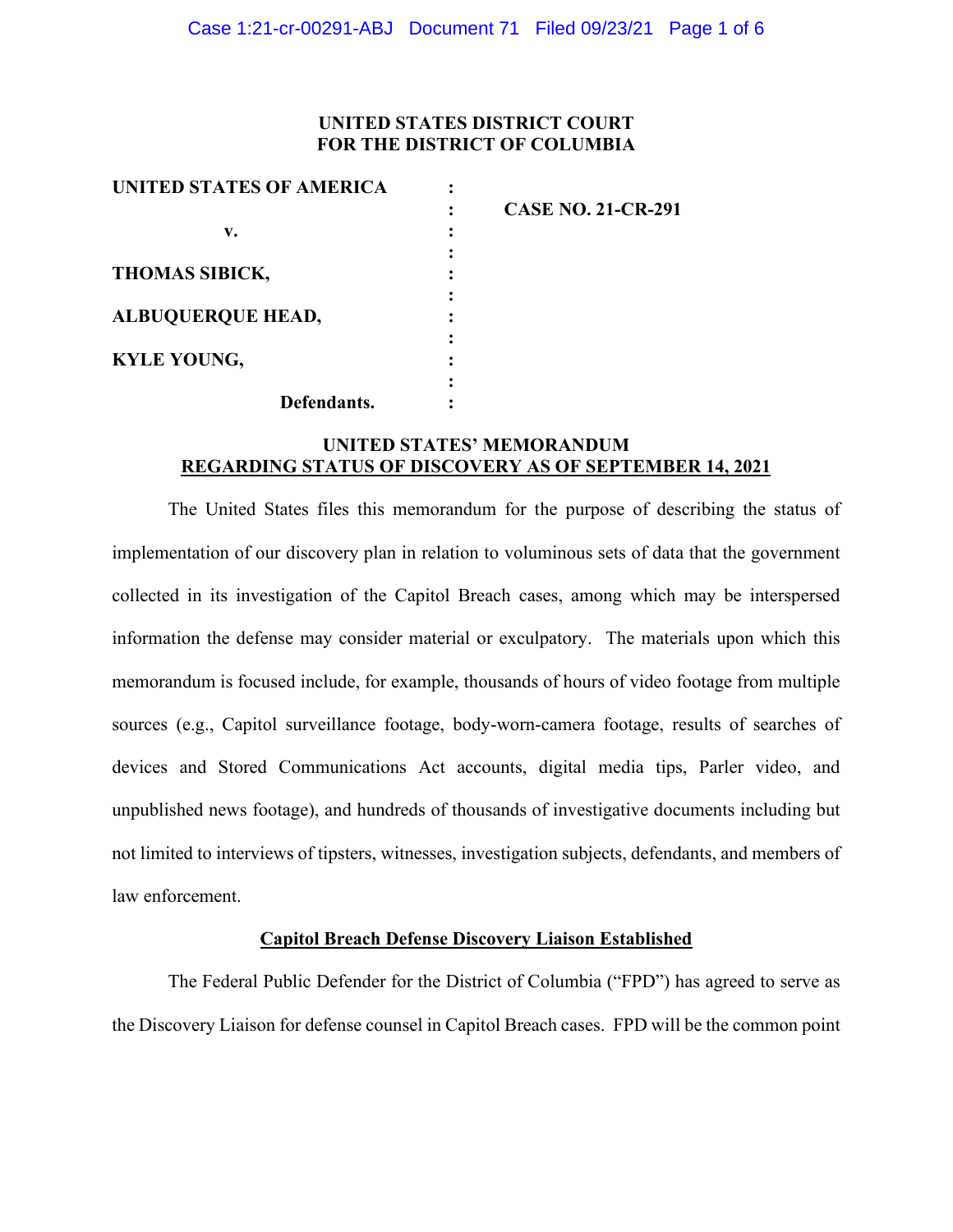#### Case 1:21-cr-00291-ABJ Document 71 Filed 09/23/21 Page 2 of 6

of contact between Department of Justice, the U.S. District Court for the District of Columbia, the Administrative Office of U.S. Courts, Defender Services Office, and defense counsel.

#### **Status of Defense Access to Discovery Databases**

As noted in our Memorandum Regarding Status of Discovery as of August 23, 2021 (the "August 23 Memo") (ECF No. 70), incorporated herein by reference, under our discovery plan, we will use two primary platforms to process and produce discoverable voluminous materials, evidence.com for voluminous digital media materials (e.g., body-worn-camera footage and U.S. Capitol Police ("USCP") surveillance footage) and Relativity for documents (e.g., items such as law enforcement investigation files and business records). Further, we will ensure that all Capitol Breach legal defense teams will have access to the same platforms, including technological functionality commensurate to that available to the government, for the purpose of receiving and reviewing discoverable materials.

## *Evidence.com*

On September 3, 2021, the United States modified its contract with Axon Enterprise, Inc. ("Axon"), our evidence.com vendor. Pursuant to the modification, the government has funded a Capitol Breach defense instance of evidence.com and purchased licenses that will enable legal defense teams to gain access to the database. The defense instance is managed and administered by FPD, and the government has no ability to log into or retrieve information from the defense instance. FPD is currently working with Defender Service's National Litigation Support Team to create a structure for distributing and tracking Axon licenses for defense counsel. As we stated in our previous memo, defense counsel can share evidence from the defense instance with individual defendants using a cloud-based file-sharing service offered by Axon called my.evidence.com.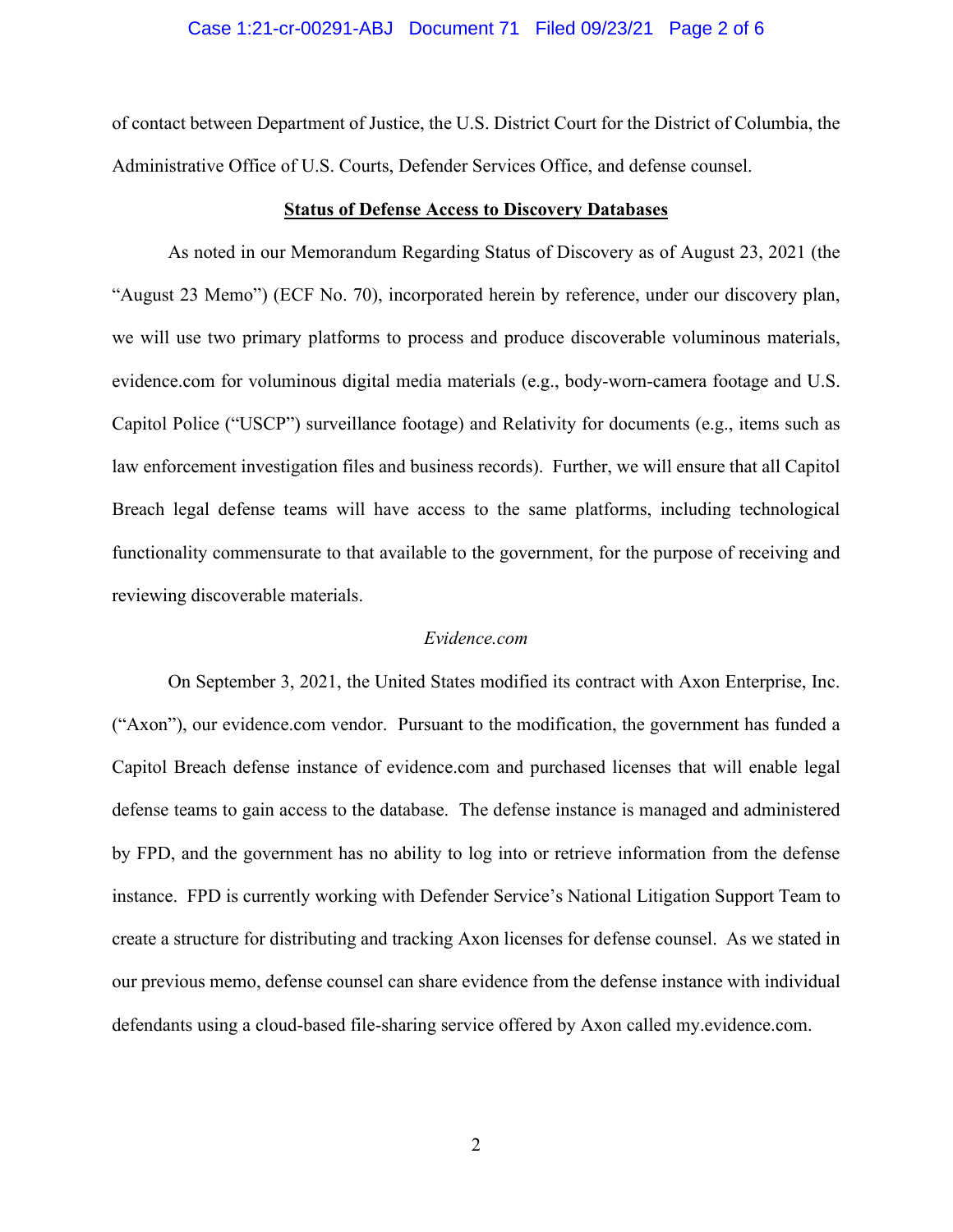### Case 1:21-cr-00291-ABJ Document 71 Filed 09/23/21 Page 3 of 6

As a result of September 3, 2021 contract modifications, we are now technologically able to share approximately 2,300 hours of body-worn-camera videos to the defense instance of evidence.com. To ensure this enormous production is organized and meaningful for the defense, we are currently categorizing and tagging the videos. Further, to ensure that the videos (which display approximately 1,000 assaults upon officers and include occasional references to personal identifying information) are adequately protected, we are also exploring whether it is technologically possible for downloading to be automatically suppressed when video is shared by defense counsel to defendants.

We are hopeful we will be able to share the body-worn-camera footage to the defense instance of evidence.com by the end of this week (Friday, September 17, 2021), and expect to produce it no later than the end of next week (Friday, September 24, 2021).<sup>1</sup>

We have uploaded approximately twenty percent of the relevant USCP surveillance footage to our instance of evidence.com (i.e., in excess of one terabyte of video, consisting of about 140 cameras, 4,900 files, and 1,600 hours of footage). We are currently applying sensitivity designations to these files. We expect to begin sharing them to the defense instance next week.

FPD anticipates updating defense counsel with the status of their work to distribute and track Axon licenses approximately one week after the first significant production of discovery is loaded into the defense instance evidence.com platform.

#### *Relativity*

Deloitte Financial Advisory Services, LLP ("Deloitte"), our Relativity vendor, has established a Capitol Breach defense Relativity workspace. We continue to work toward a

<sup>&</sup>lt;sup>1</sup> As elaborated in our August 23 Memo, we will also provide information we have developed that will help facilitate defense review of the footage.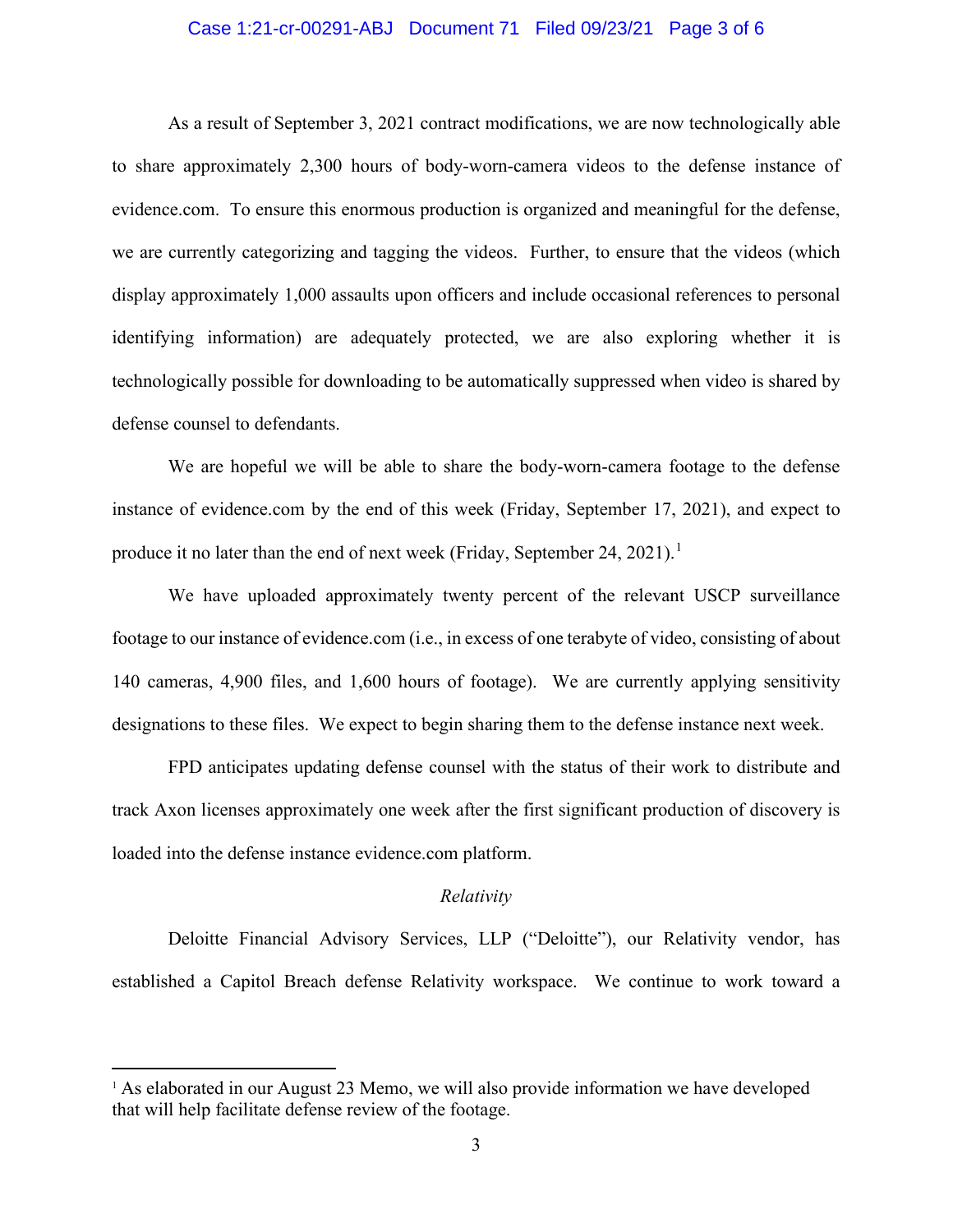#### Case 1:21-cr-00291-ABJ Document 71 Filed 09/23/21 Page 4 of 6

modification of our contract to fund the additional hosting and support of that database. Modifying the Deloitte contract presents multiple contractual, technical, and legal challenges that were not posed by the Axon contract but we are moving with as much haste as possible given the various complexities. We believe that by October, the contract modifications will be completed, thus allowing for defense access to the Relativity database. To give the Court a sense of just some of the challenges that we are addressing, they include formulating concrete plans describing the staffing and technological safeguards that will be put into place to eliminate the possibility of work product being shared from one workspace to another. We must also ensure the modification, which must be fairly detailed under applicable government contracting rules and regulations, will be sufficient to support hundreds of defense cases, and are working closely with FPD in support of that effort. As this undertaking by FPD is also unprecedented, handling the contract modification correctly takes time. FPD will work with Defender Service's National Litigation Support Team to create a structure for distributing and tracking Relativity licenses and anticipates updating defense counsel with the status of their work approximately one week after the contract is modified to provide access to FPD. Finally, we must ensure that in making available hundreds of thousands of documents to hundreds of legal defense teams, we are careful to ensure that materials are properly scoped pursuant to the terms of any applicable warrants, and that access to the database is restricted in a manner that will ensure our compliance with applicable privacy laws. We are currently consulting with Department of Justice experts in privacy and discovery to ensure that these issues are properly handled.

In the interim, as we stated in our August 23 Memo, we will continue to provide documents from our Relativity database through productions in individual cases, and any productions we make will also be added to the defense Relativity workspace. On Friday, September 10, 2021,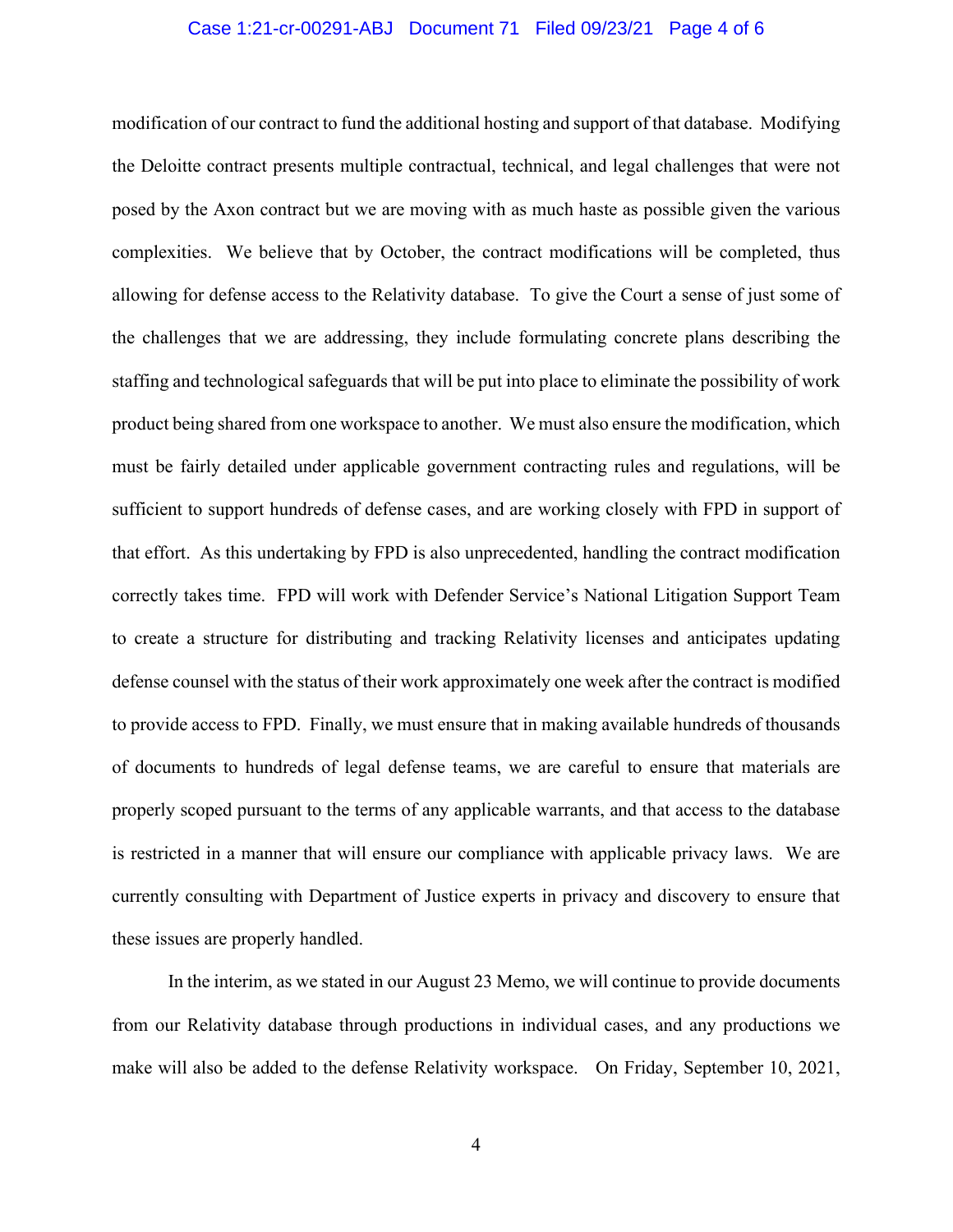### Case 1:21-cr-00291-ABJ Document 71 Filed 09/23/21 Page 5 of 6

the Discovery Team made available for production in all Capitol Breach cases approximately 850 pages consisting of redacted reports from USCP investigations of alleged wrongdoing by USCP officers on January 6, 2021. We anticipate providing Metropolitan Police Department internal investigation reports (approximately 600 pages) by next week. We are still reviewing the  $\sim$ 30,000 files provided to us by USCP for production.

As the Discovery Team receive documents, we cull them of any materials potentially protected by Federal Rule of Criminal Procedure 6(e) and provide the remainder (a majority) to Deloitte for ingestion into our Relativity database for discovery review. At this time, we have provided Deloitte the following documents for ingestion into our Relativity database:

- Discovery productions (approximately 11,500 records) that have been made in complex Capitol Breach cases (e.g., multi-defendant conspiracies involving Oathkeepers and Proud Boys) (approximately 11,500 records); <sup>2</sup> and
- Approximately 24,000 Federal Bureau of Investigation records.

This week, we also expect to provide Deloitte discovery productions that have been made in 75 individual cases (approximately 32,000 documents).<sup>3</sup> As we have described in our prior discovery status memos, the process of populating Relativity with potentially discoverable material is complicated and takes time.

### **Incarcerated Defendants**

In collaboration with FPD, we are developing proposals to increase access by incarcerated defendants to voluminous materials, which we expect to share with the D.C. Department of Corrections and to discuss within the next two weeks.

<sup>&</sup>lt;sup>2</sup> Although these productions were already made in the relevant cases, they will ultimately be made accessible to all Capitol Breach defendants through the defense Relativity workspace.

<sup>&</sup>lt;sup>3</sup> Although these productions were already made in the relevant cases, they will ultimately be made accessible to all Capitol Breach defendants through the defense Relativity workspace.